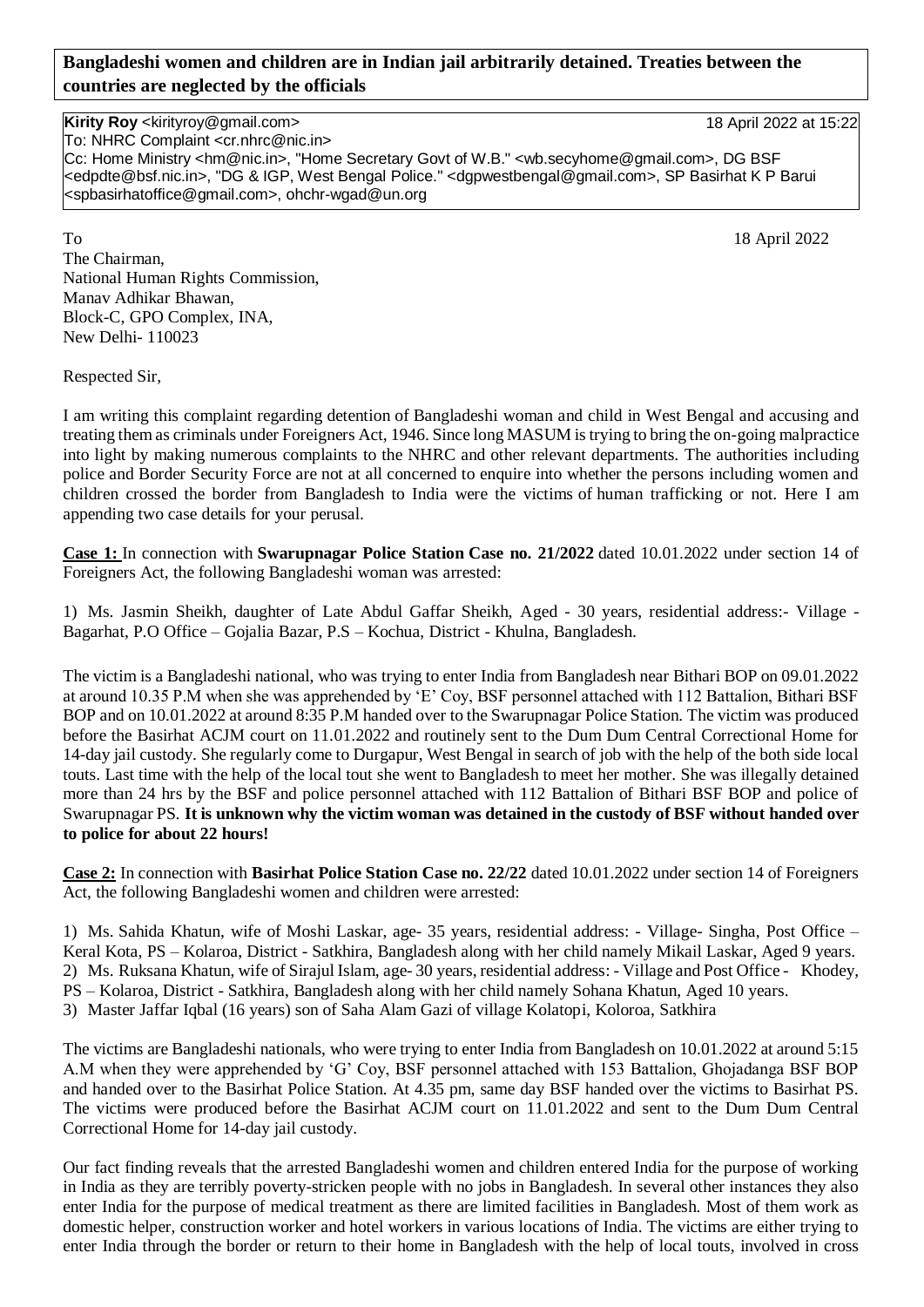border illegal movements (both side of the border), when they are being arrested by the Border Security Force (BSF) personnel. These touts / middlemen / *DHURS* are operating in connivance with border guards of both sides, India and Bangladesh. The Bangladeshi persons arrested were treated as accused under the Foreigners Act and no attempt is being taken up by the police or the concerned court to ascertain whether they were the victims of human trafficking or not. Such approach of the criminal justice system is against the advisory issued by the Government of India vide office memorandum No. 14051/14[/2011-F.VI](http://2011-f.vi/) of Ministry of Home Affairs (Foreigners Division) Government of India Dated 1st May, 2012 clearly states as *"(IV) it is seen that in general, the foreign victims of human trafficking are found without valid passport or visa. If, after investigation, the woman or child is found to be a victim, she should not be prosecuted under the Foreigners Act. If the investigation reveals that she did not come to India or did not indulge in crime out of her own free will, the State Government / UT Administration may not file a charge sheet against the victim. If the charge sheet has already been filed under the Foreigners Act and other relevant laws of the land, steps may be taken to withdraw the case from prosecution so far as the victim is concerned. Immediate action may be taken to furnish the details of such victims to the Ministry of External Affairs (Consular Division), Patiala House, New Delhi so as to ensure that the person concerned is repatriated to the country of her origin through diplomatic channels" and (v) During the interim period, pending repatriation, the victim may be taken care of in an appropriate children's home, or "Ujjawala" home or appropriate shelter home either of the State Government concerned or of any NGO aided by the Government of India / State Government.'*

This approach is also violating the Article 6, 7, 8, 11 and 12 of the MOU between The Government of the Republic of India and The Government of the People's Republic of Bangladesh on Bilateral Cooperation for Preventing of Human Trafficking especially trafficking in Women and Children; signed by both countries on 30<sup>th</sup> May 2015.

The blindfolded system routinely followed by the various stakeholders of our criminal justice administration should be stopped. The treaty signed by India and Bangladesh on 6 June 2015 should be honoured by all.

I also want to mention that State agencies should pay respect to Constitution of India, in Article 51(c).

The present complaint reflects that the law enforcing agency by arresting the above stated persons and implicating them under the Foreigners Act as accused persons acted mechanically without giving any importance to legitimate entitlements of those arrested persons.

The incidents are not only violating the advisory of Government of India but in violation of Goal Number 16 of Sustainable Development Goals of UN, Government of India is a party to set the goals and obliged to adhere the same.

Under the circumstances I would request your authority to intervene in this present complaint and consider the following demands of justice for the victims: -

The whole matter must be investigated by one neutral investigating authority.

The concerned authorities must be directed to hold an inquiry in compliance with the treaties, MOUs with Bangladesh and advisory issued by the Government of India vide office memorandum No. 14051/14[/2011-](http://2011-f.vi/) [F.VI](http://2011-f.vi/) of Ministry of Home Affairs (Foreigners Division) Government of India Dated 1st May, 2012 and pending the inquiry the victim women and children must not be treated as accused.

The victim persons including children should be immediately repatriated to their own country and prosecution launched against them should be withdrawn at the earliest.

The BSF police and lower judiciary of the State of West Bengal be sensitized to prevent human trafficking. NHRC should come forward to check the systematic violation.

Thanking you Yours truly

Kirity Roy Secretary, MASUM